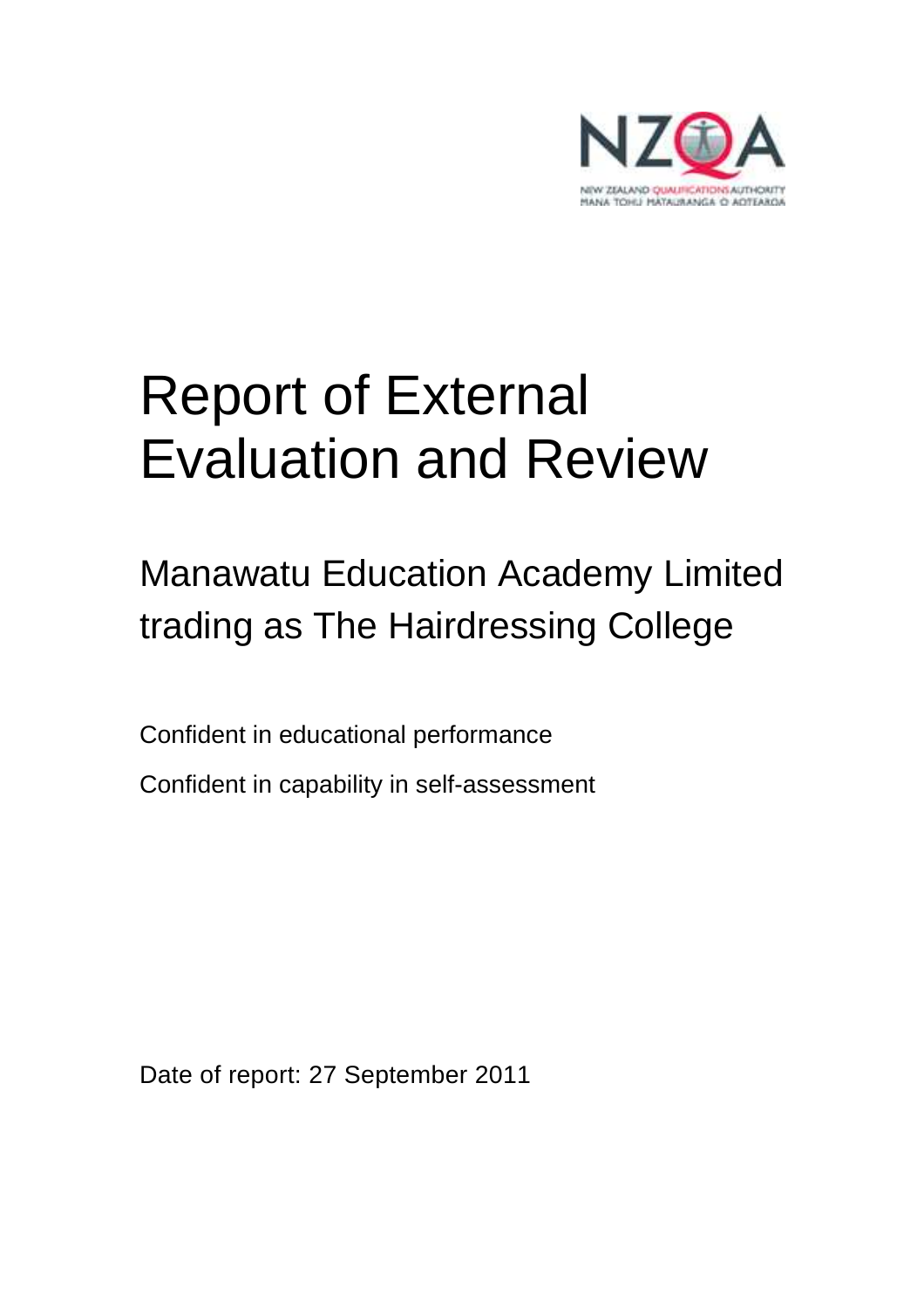## **Contents**

8621 MoE Number: NZQA Reference: C04620 Date of EER visit: 27 and 28 April 2011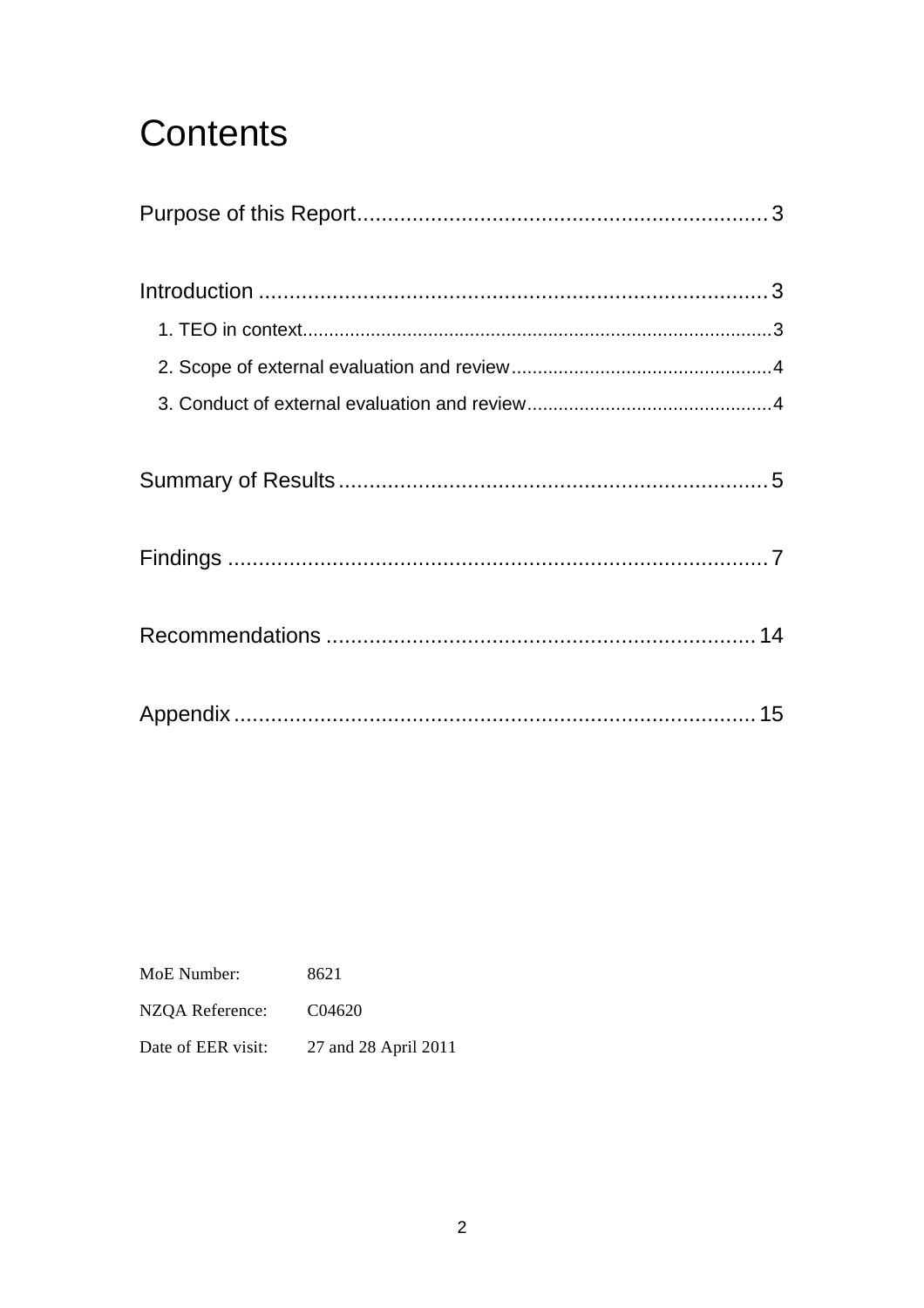## Purpose of this Report

*The purpose of this external evaluation and review report is to provide a public statement about the Tertiary Education Organisation's (TEO) educational performance and capability in self-assessment. It forms part of the accountability process required by Government to inform investors, the public, students, prospective students, communities, employers, and other interested parties. It is also intended to be used by the TEO itself for quality improvement purposes.* 

## Introduction

### 1. TEO in context

| Location:                              | 103 Cuba Street, Palmerston North                                                                                                                                                                                                            |
|----------------------------------------|----------------------------------------------------------------------------------------------------------------------------------------------------------------------------------------------------------------------------------------------|
| Type:                                  | Private Training Establishment                                                                                                                                                                                                               |
| First registered:                      | 1991                                                                                                                                                                                                                                         |
| Number of students:                    | Domestic: 37<br>International: nil                                                                                                                                                                                                           |
| Number of staff:                       | Nine staff, including one director, one head of school,<br>five full-time and three part-time tutors, and one part-<br>time administration position.                                                                                         |
| Scope of active accreditation:         | Course accreditations:                                                                                                                                                                                                                       |
|                                        | Certificate in Hairdressing (Level 3)<br>$\bullet$                                                                                                                                                                                           |
|                                        | Certificate in Advanced Hairdressing (Level 4)                                                                                                                                                                                               |
| Sites:                                 | Satellite sites:                                                                                                                                                                                                                             |
|                                        | Level 1, 12 The Square, Palmerston North<br>15 Courtney Place, Level 4, Wellington                                                                                                                                                           |
| Distinctive characteristics:           | Manawatu Education Academy (Palmerston North) Ltd<br>(MEA) is the only local provider offering a level 4<br>hairdressing qualification. MEA operates a fully<br>functioning hairdressing salon at its Cuba Street,<br>Palmerston North site. |
| Recent significant changes:            | Two new tutors joined the teaching team in 2011.                                                                                                                                                                                             |
| Previous quality assurance<br>history: | The organisation met all but two requirements of the<br>relevant standard at the quality assurance audit<br>undertaken in 2008. The requirements not met related                                                                             |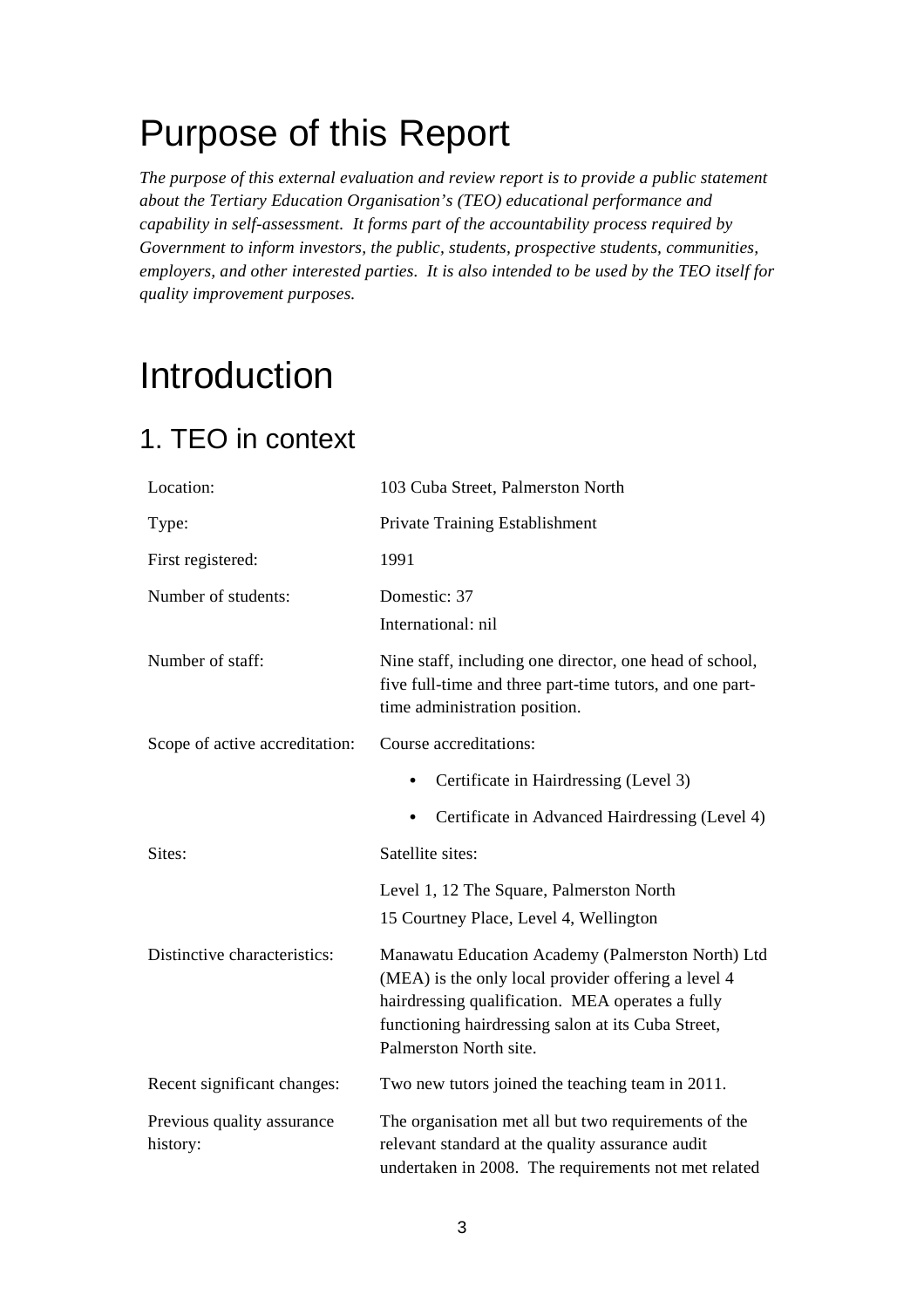to personnel, and learner information, entry and support.

### 2. Scope of external evaluation and review

The scope for the external evaluation and review included the mandatory focus area:

• Governance, management, and strategy.

The following training programmes were also included as a focus area:

• Hairdressing certificates: Certificate in Hairdressing (Level 3); Certificate in Advanced Hairdressing (Level 4).

This focus area was chosen because the programmes are Tertiary Education Commission (TEC) funded and represent the majority of the training activities the organisation currently delivers. The unit standards within these programmes contribute to national certificates. The majority of students are enrolled in the level 3 programme. The level 4 programme is targeted for further growth.

### 3. Conduct of external evaluation and review

*All external evaluation and reviews are conducted in accordance with NZQA's published policies and procedures. The methodology used is described fully in the document* Policy and Guidelines for the Conduct of External Evaluation and Review *available at: http://www.nzqa.govt.nz/for-providers/docs/eer-policy-conduct.pdf* 

This external evaluation and review was undertaken by two NZQA lead evaluators over two days at MEA's Cuba Street site in Palmerston North.

The external evaluators spoke with the managing director, head of school, teaching staff (including two tutors from the Wellington site), and some of the students currently enrolled in the level 3 and level 4 certificates.

MEA has had an opportunity to comment on the accuracy of this report, and the submissions received have been fully considered by NZQA before finalising the report.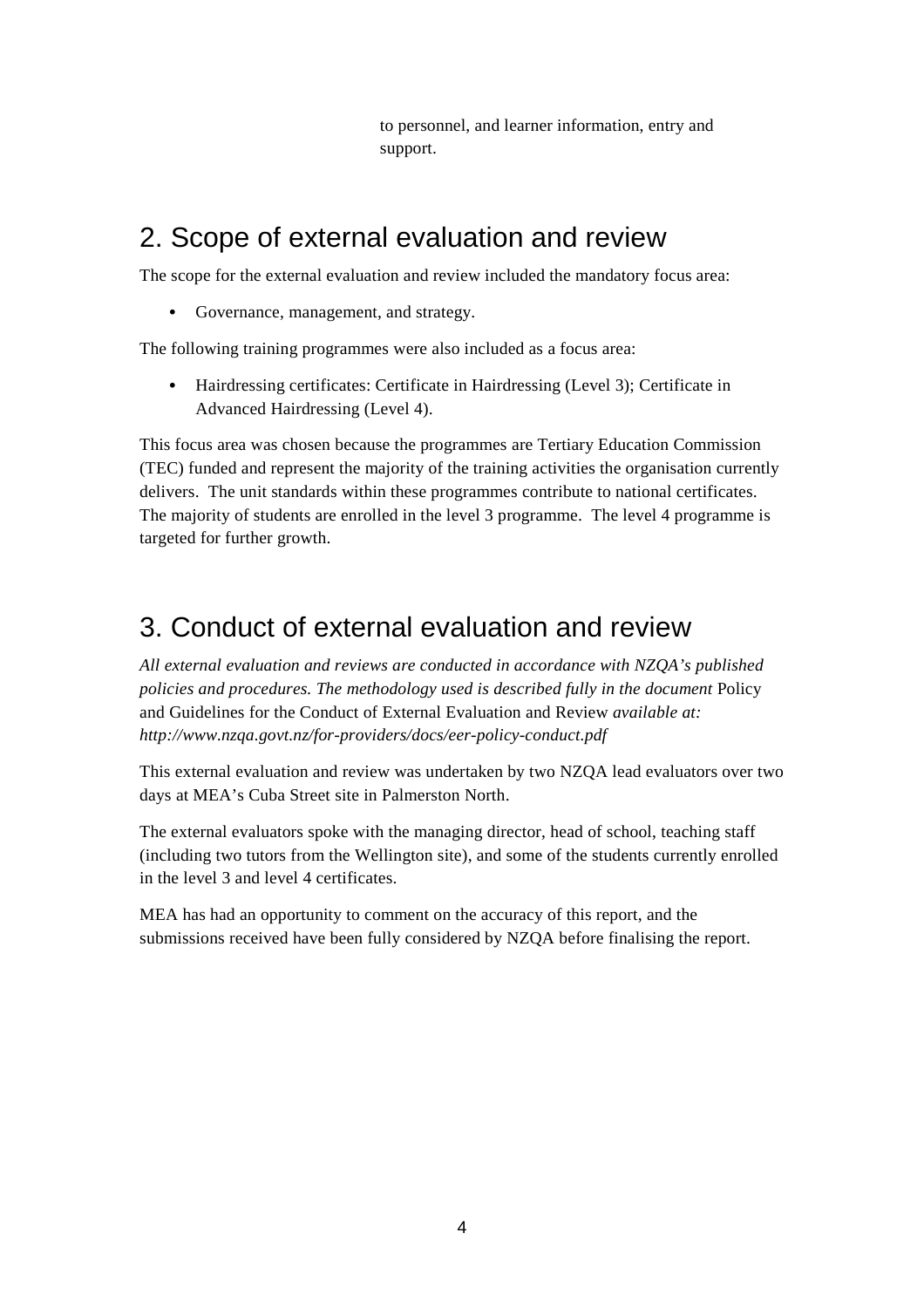## Summary of Results

### Statement of confidence on educational performance

NZQA is **Confident** in the educational performance of **Manawatu Education Academy (PN) Limited.**

MEA has a clear focus on improving student achievement. This focus is reflected in the steady improvement in the organisation's course completions over the last two years, and also in students' good level of success with achievement of formal qualifications. Course completion rates improved from 64 per cent in 2009 to 82 per cent in 2010. For the level 3 programme, the qualification completion rate was 78 per cent in 2009 and 74 per cent in 2010. In 2009, all six enrolled students achieved the level 4 qualification (100 per cent) and in 2010, eight students from ten enrolments achieved the qualification (80 per cent). Preenrolment guidance, attendance monitoring, ongoing monitoring of students' progress, and additional support for students with learning needs are among the strategies implemented by MEA to further enhance qualification completions, particularly in the level 3 programme.

Students benefit from the development of skills and attributes that employers seek when recruiting. Strategies to develop these skills and behaviours are deliberately designed into MEA's programmes and activities. The on-site salon in Palmerston North provides a stimulating learning environment and provides students with a wide range of learning opportunities through working with real clients.

There is good evidence that MEA's programmes are valued by the hairdressing industry and students. MEA places a strong focus on preparing students with high-level, wideranging skills to work as hairdressers. The organisation's strong connections with industry ensure programmes and activities continue to meet industry needs. Employment outcomes are favourable despite the current economic climate. All level 4 graduates gained employment in 2009 and five of eight graduates gained employment in 2010. In 2009, 27 students enrolled in the level 3 programme. Four of these students secured apprenticeships and 11 progressed to further training. In 2010, 35 students enrolled. Six gained an apprenticeship and 12 progressed to further training.

MEA's activities contribute to the wider community. MEA provides opportunities for individuals with special needs to experience a work-like environment in the school's salon.

### Statement of confidence on capability in self-assessment

NZQA is **Confident** in the capability in self-assessment of **Manawatu Education Academy (PN) Limited.**

MEA uses a range of processes to record the performance of its programmes and activities. These processes include teaching staff and management meeting regularly to discuss students' progress, programmes, and emerging issues. Over the years, the organisation has implemented a number of strategies to improve educational outcomes. The benefits of these initiatives have been demonstrated in the level 3 programme, particularly in the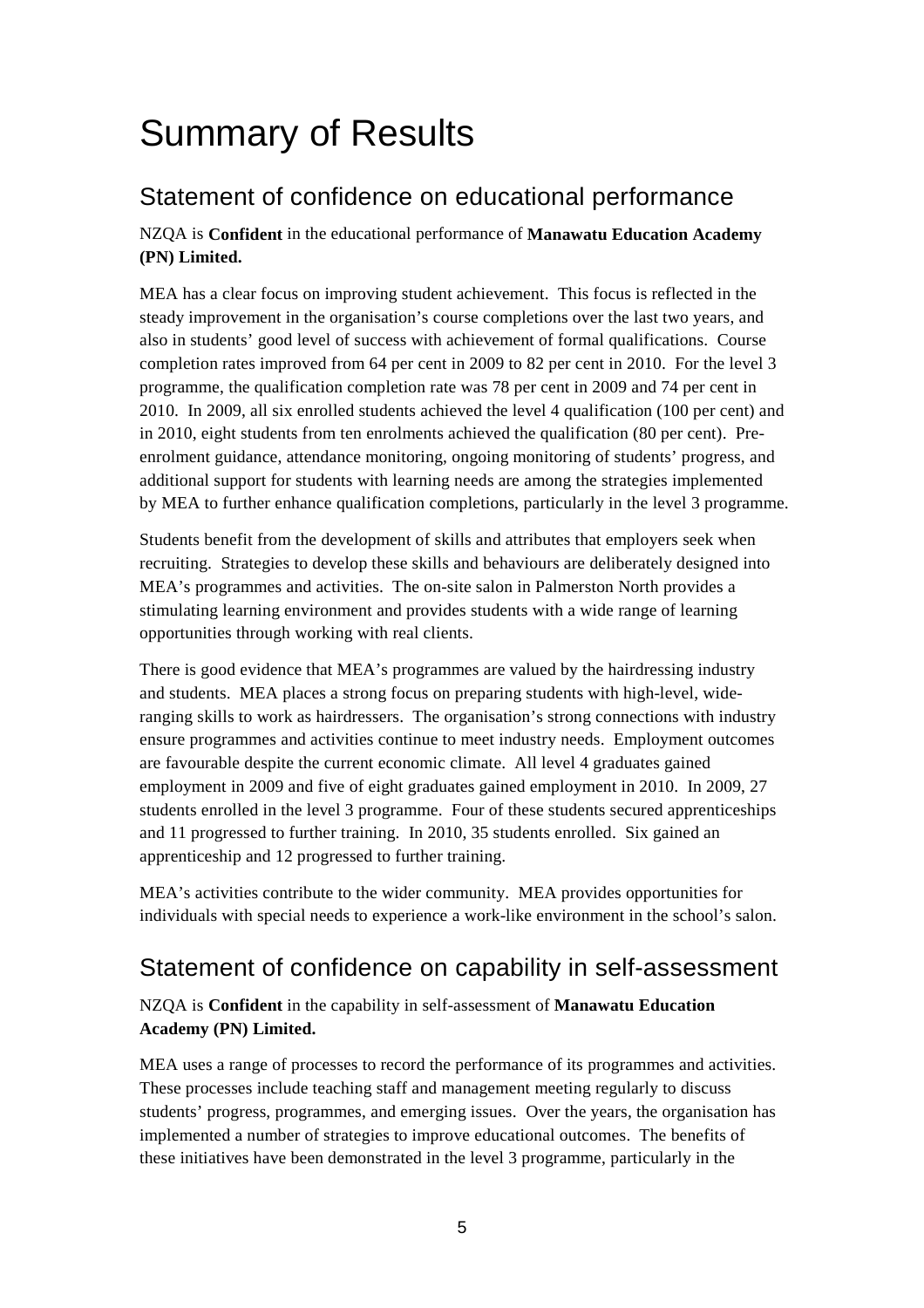considerable improvement in completion rates through pre-enrolment guidance, attendance monitoring, and additional learning support.

MEA's capability in self-assessment is developing but does not yet demonstrate comprehensive evaluation throughout the organisation and across all programmes and activities. The quality management system has recently been redeveloped but does not seem to include evaluation of the effectiveness of the self-assessment activities themselves and whether they produce a sufficient understanding of educational performance and where it can or should be improved.

Formal, systematic analysis of quantitative and qualitative data across all programmes to identify qualification completion rates and trends is a work in progress. Ongoing comprehensive evaluation of all MEA activities will help to identify improvement opportunities to further enhance the organisation's educational performance, particularly in the areas of determining how well its activities meet student needs and the overall effectiveness of teaching.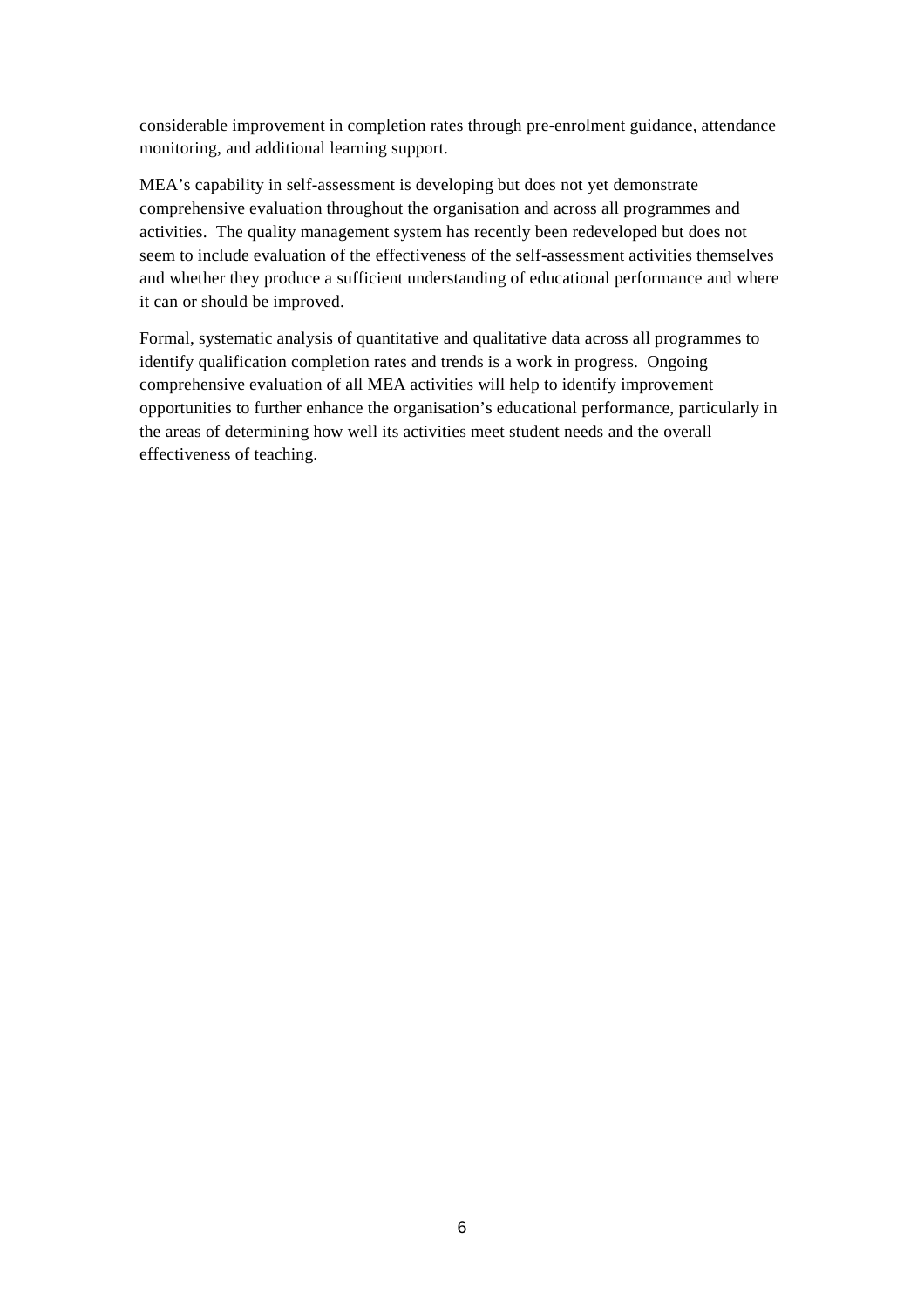## $Findings<sup>1</sup>$

 $\overline{a}$ 

#### 1.1 How well do learners achieve?

The rating for performance in relation to this key evaluation question is **Good.**

The rating for capability in self-assessment for this key evaluation question is **Good.**

There is a good level of qualification achievement at MEA. For the level 3 programme, the qualification completion rate was 78 per cent in 2009 and 74 per cent in 2010. In 2009, all six enrolled students achieved the level 4 qualification (100 per cent) and in 2010, eight students from ten enrolments achieved the qualification (80 per cent). Good strategies are in place to improve students' attendance, hence retention rates and successful course completions have increased from 64 per cent in 2009 to 82 per cent in 2010. On enrolment, students are asked to provide contact details for two next of kin who are willing to be contacted if students are not attending. Staff have seen the benefits of this initiative and students interviewed confirmed that MEA's strict attendance requirements are helpful and motivating.

MEA's focus on student achievement extends beyond the achievement of formal qualifications. Learners improve their confidence, abilities, and personal attributes. This prepares them well for working with the public and employers, and often extends to relationships at home. Students spoke openly about their learning overall and described it as "challenging" but rewarding because of the hairdressing skills they learned (for example, different hairstyles and working with products) and the opportunities to work with real clients in the salon. A commendable example of learner achievement was provided in the context of a student with language and literacy challenges who completed the level 3 qualification. MEA put support mechanisms in place which included recording exam instructions on a dictaphone. This graduate is now in full-time employment in the hairdressing industry and is also a mentor for level 3 students.

MEA has developed good systems for the ongoing monitoring of learner achievement and has recently implemented an electronic database which produces useful self-assessment information such as Intake Statistics reports. Individual student progress can now be monitored on a daily basis.

Analysis of all sources of achievement information beyond the TEC measures is a work in progress. When further developed such analysis will enable conclusions to be drawn about learner achievement in terms of trends over time, individual programmes, different learning styles, teaching pedagogy, and student groupings including age, gender, and ethnicity. The information produced by this analysis is likely to become increasingly important for MEA, particularly if the level 4 programme continues to grow as planned.

 $1$  The findings in this report are derived using a standard process and are based on a targeted sample of the organisation's activities.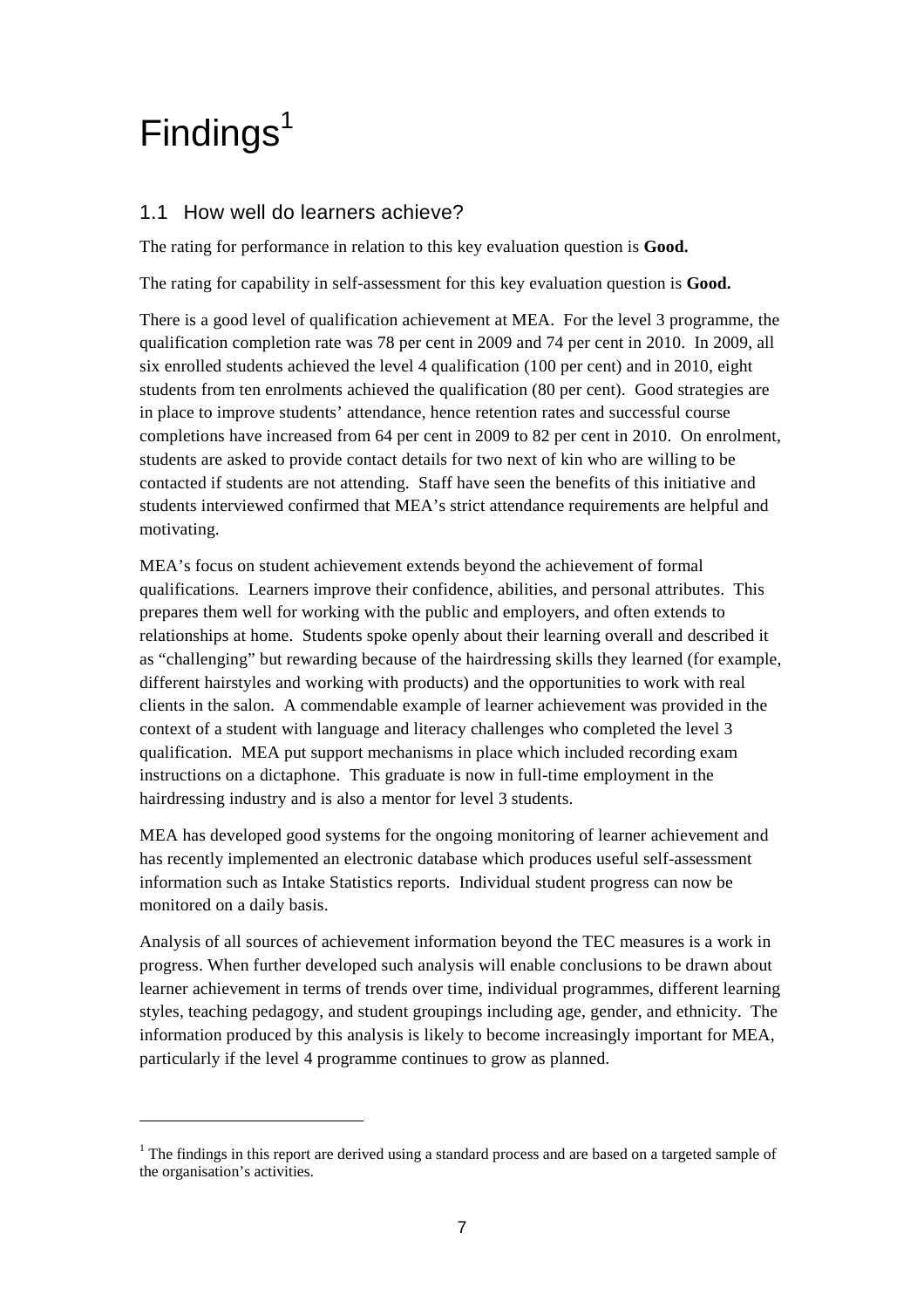#### 1.2 What is the value of the outcomes for key stakeholders, including learners?

The rating for performance in relation to this key evaluation question is **Excellent.**

The rating for capability in self-assessment for this key evaluation question is **Excellent.**

The value of MEA programmes and activities to the hairdressing industry and to students is an area of strength. The organisation has a long history of delivering hairdressing programmes within the Manawatu and places a strong focus on preparing students who are work-ready. The managing director attributes its industry success to the teaching of skills, knowledge, and attributes beyond the competencies required by the unit standards within the programmes. When recruiting new staff, some salons contact MEA directly in preference to advertising vacant positions. Some students interviewed confirmed that they were referred to MEA by salon staff or former students. MEA holds the Hairdressing Industry Training Organisation (HITO) off-job training contract at the Palmerston North site and has done so since 1995.

The opportunity for students to develop hair-cutting skills through MEA's programmes is highly valued by employers and students as confirmed through evaluation feedback collated by the organisation. MEA is the only local provider of the level 4 programme which teaches cutting skills. MEA's recent initiative, a three-day cutting workshop, teaches four basic haircuts. Free haircuts are offered to clients in a "free on the floor cutting day" where students practise further what they have learned under supervision. Students are also able to cut a style using their own flair. Staff spoke of the significant improvement they observe in the students' confidence in cutting hairstyles as a result of this intensive training.

The "Finishing Day" is an added-value initiative implemented this year. The managing director observes students working in the salon and provides two sources of feedback: what the student showed during assessment and what a salon would expect. This feedback helps students further develop their skills and behaviours for working in the industry.

Students enrol in MEA's programmes because of their strong desire to work in the hairdressing industry. Despite the current economic climate, MEA's employment outcomes are good. In 2009, all six level 4 graduates gained employment in hairdressing salons and in 2010, five of eight graduates gained employment. Of 27 students who enrolled in the level 3 programme in 2009, four secured apprenticeships and 11 went on to further training. In 2010, six of 35 enrolled students secured apprenticeships and 12 progressed to further training. This is a significant and worthwhile outcome for students, industry and the Manawatu community and wider regions.

Self-assessment information includes employer surveys, graduate destinations, and graduate feedback which are used to monitor employer satisfaction, how well the course has prepared graduates for work in industry, and actual employment outcomes for students. Examples of salon owner surveys showed a high level of satisfaction with MEA and the calibre of students. A graduate speaks to students in each intake and shares their learning and working experiences. Graduate feedback is used to improve programmes and activities from the learner's perspective. For example, changes were made to the booking system based on feedback that it needed to be more relevant to industry practices.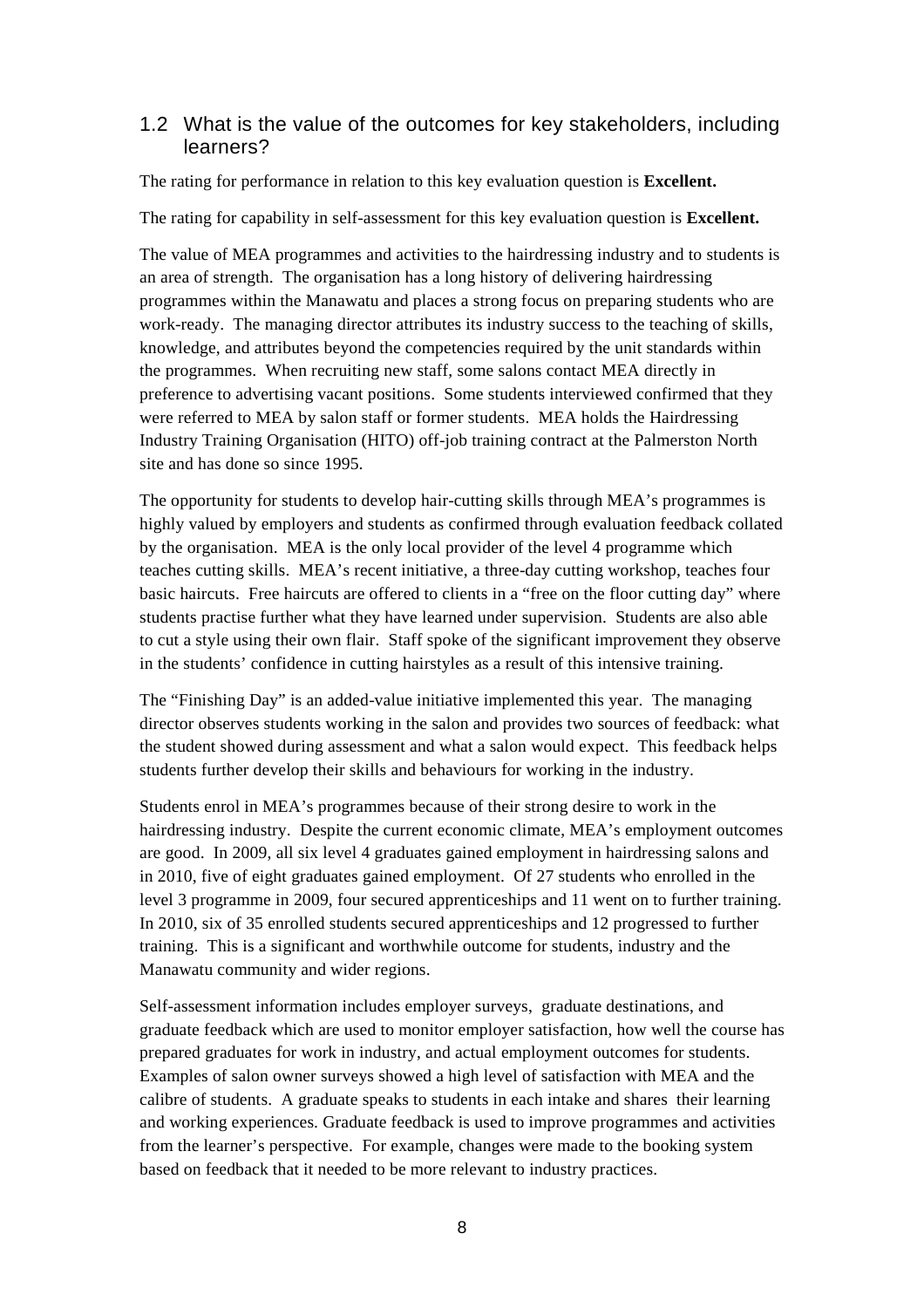#### 1.3 How well do programmes and activities match the needs of learners and other stakeholders?

The rating for performance in relation to this key evaluation question is **Good.**

The rating for capability in self-assessment for this key evaluation question is **Good.**

MEA staff have strong connections with industry through owning or working in salons, regular contact through students' work experience and apprenticeships, and through professional affiliations. These connections enable staff to determine industry needs and ensure that programme content and delivery continue to align with these needs. MEA also has an established advisory committee.

The Certificate in Advanced Hairdressing was developed as a result of MEA's market research undertaken in 2007 and first delivered in 2008. The programme's cutting component aligns especially well with a clear industry need. Industry requires employees who can cut and these skills are not easily taught in a busy salon setting. The level 4 programme provides a niche for MEA as no other Manawatu provider offers a hairdressing programme at this level. Students are attracted by the ability for students to "fast track" their apprenticeship. This attraction was confirmed by the level 4 students interviewed. Growth of this programme is encouraged by the TEC and aligns with the Tertiary Education Strategy to increase achievement of qualifications at level 4 and above.

MEA's activities have relevance to the wider community. Advertisements are placed in local newspapers offering haircuts and treatments at reduced prices which not only provides clients for students but also makes hair treatments affordable for many. MEA provides opportunities for individuals with special needs to experience a work-like environment in the school's salon.

#### 1.4 How effective is the teaching?

The rating for performance in relation to this key evaluation question is **Good.**

The rating for capability in self-assessment for this key evaluation question is **Adequate.**

Teaching staff are experienced hairdressers. Working in and owning salons keep their skills and knowledge current. Staff work alongside students in the salon and are able to role-model attributes that are highly desired by the hairdressing industry. Staff actively observe student-client interactions in the salon and provide feedback on areas to improve. Students highly value these activities and the in-salon support that staff provide, particularly when they encounter difficulties with clients.

Theory and practical exercises, group activities, working on mannequins, and working with real clients in the salon provide an effective combination of teaching strategies to facilitate learning. Students interviewed enjoyed the theory components. Despite feeling "thrown in the deep end" with practical work, they acknowledged how much they had learned.

The head of school and the teaching staff described professional development activities aimed at improving teaching effectiveness. Some staff recently completed the National Certificate in Adult Education and Literacy (NCALE). Staff confirmed that their teaching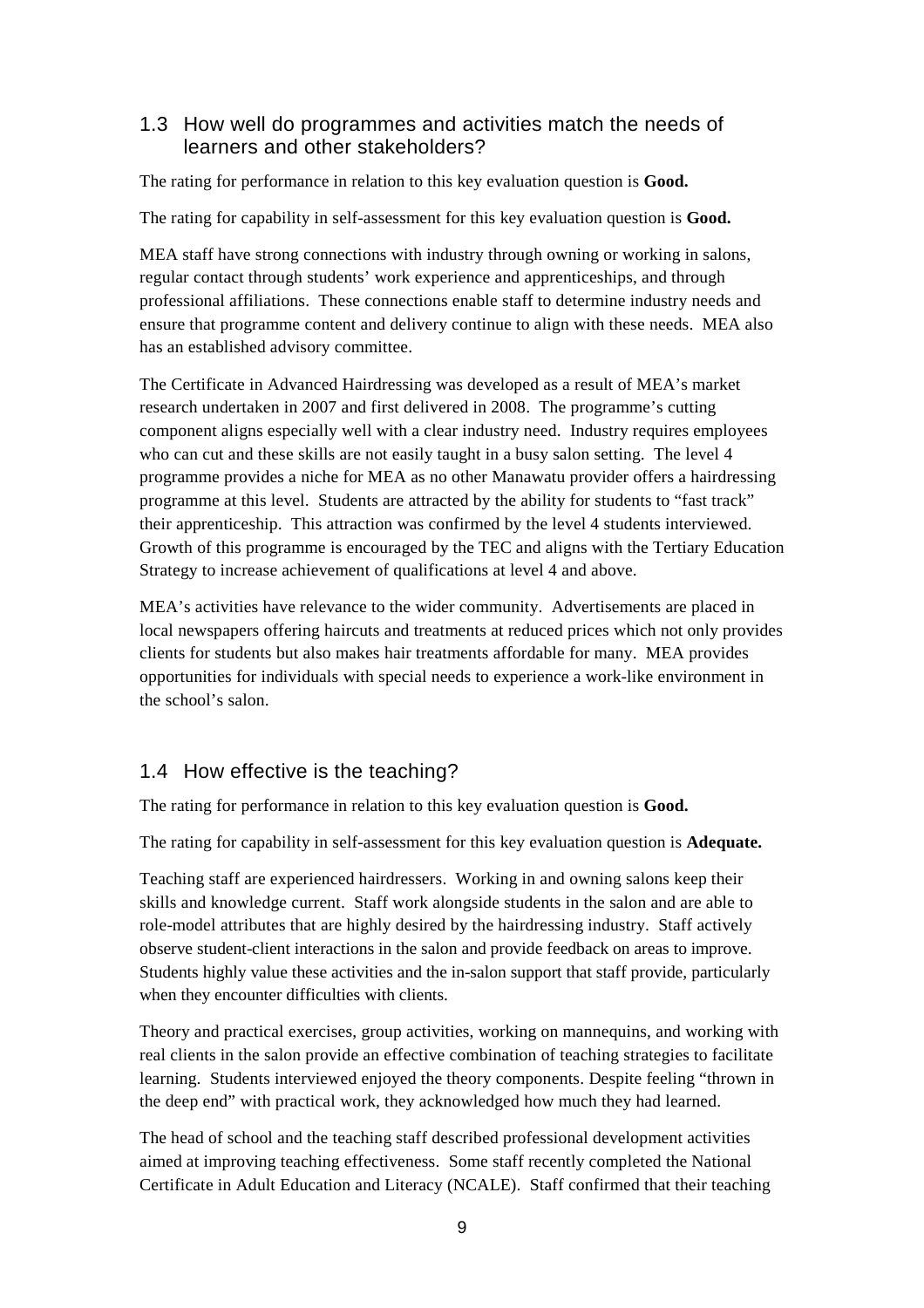practices and ability to identify and support students with learning difficulties have improved as a result of their NCALE learning and that they have received favourable feedback in this regard from the head of school.

Assessment practices are sound. Discussion with HITO at the time of the EER visit confirmed that MEA continues to maintain HITO Developing Best Practice Moderation Status for 2011. Documentary evidence to support this conclusion was provided by HITO. Level 3 students confirmed that assessment requirements are clear and they receive good feedback about their learning progress from their tutors. Level 4 students interviewed were concerned about their ability to complete the qualification this year because they had not been assessed and may not have sufficient clients to demonstrate all competencies. Staff explained the assessment strategies to the evaluators, including how students are provided with access to clients. The evidence file is collected throughout the year and all students who have met the requirements will complete the programme successfully. However, students' understanding of this process was not reflected in discussions with students at the time of the visit.

Course reviews, weekly team meetings, student surveys, interviews with individual students, teaching observations, and individual records of learning are among the self-assessment activities used to determine teaching effectiveness. Examples of course reviews and teaching observations provided at the EER visit did not demonstrate effective self-assessment in terms of the identification of improvement opportunities and the extent to which improvement initiatives have been worthwhile. Teaching observations were strong in identifying positive aspects but did not identify areas for improvement. At the time of the visit, the head of school agreed that this was an activity that could be strengthened.

Teaching staff interviewed described a positive student-tutor relationship, while students interviewed were less positive. Students raised a number of concerns, some of which were historical. While staff felt that these had been resolved to a level of satisfaction, students clearly did not. Students spoke of difficulties they encountered with teaching inconsistencies and with some personalities. Students said they were comfortable with raising some concerns directly with some tutors, but they now "hold back" on some matters because of a previous experience. This feedback was a surprise to management and may be an indication that current feedback mechanisms do not always accurately reflect student opinion.

#### 1.5 How well are learners guided and supported?

The rating for performance in relation to this key evaluation question is **Excellent.**

The rating for capability in self-assessment for this key evaluation question is **Good.**

Pre-enrolment guidance and ongoing student support are areas of strength. Interviews are held with potential students and their whānau. This provides staff with an opportunity to discuss the programme and learning expectations in detail. An eighth-day interview is held with each student to provide further assurance that the programme is "right for them" before they pay fees. Both interviews enable staff to pre-empt any learning or personal challenges students may face during their studies and to identify where additional support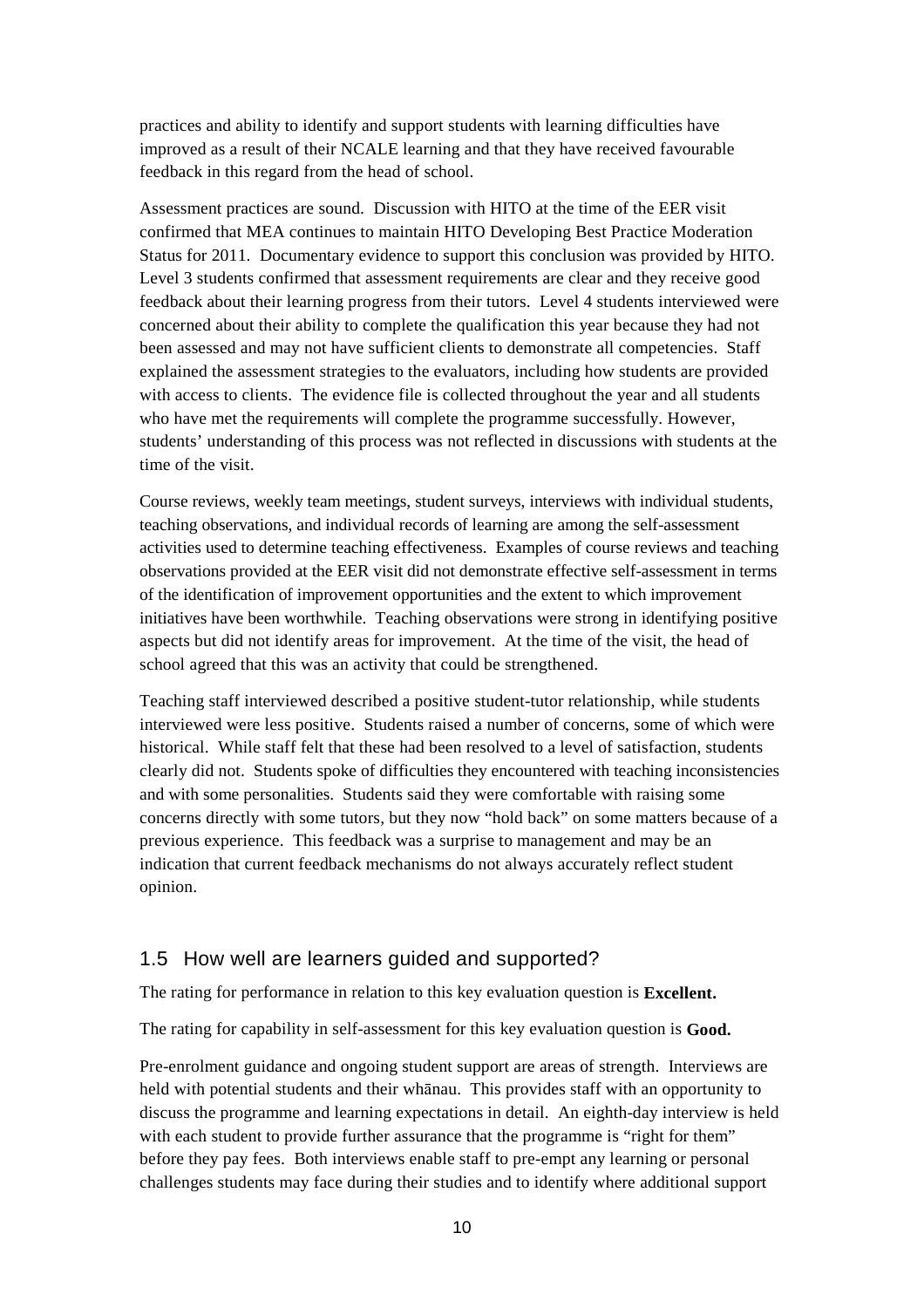may be needed. Diagnostic testing is undertaken to determine literacy, language, and numeracy needs and additional learning support requirements. Discussions with students confirmed that MEA's interview processes were very useful in helping them make informed decisions about their study.

Post-enrolment guidance and support to ensure students' chances of success are also strong. Staff have regular meetings to collectively discuss students' progress and identify where additional support is needed. The "Who am I" exercise helps identify students' strengths and weaknesses. The managing director takes an active role in matching students with work experience placements and closely monitors these placements to ensure students are learning and not being exploited. Students do not undertake work experience until they have completed at least 50 per cent of the programme. This provides students with an incentive to progress and also enhances their success with work experience.

A "buddy system" is a recent initiative whereby the level 4 students take on the role of a senior stylist and work alongside level 3 students. This is designed to develop the skills of both learner groups. Students interviewed were concerned that they do not have the same access to clients when they buddy up because for some treatments only one student can work on the client at any one time or the other student may not yet have developed the appropriate skill set. The head of school explained that this is a new, still in the early stages of implementation is in its infancy and effectiveness is being monitored

Student surveys, staff meetings, and meetings with individual students are included in the self-assessment activities MEA uses to identify student concerns, support needs, and areas for improvement. Some students felt that student meetings were ineffective because they did not always see any change, where change was expected as a result of their feedback. This concern, and those previously noted, indicates that not all self-assessment activities are working as well as they could for all students. The organisation may benefit by improving processes that gain feedback from students so they view the process as safe and effective, and thus ensuring these mechanisms yield more full and accurate information on students' overall well-being.

#### 1.6 How effective are governance and management in supporting educational achievement?

The rating for performance in relation to this key evaluation question is **Good.**

The rating for capability in self-assessment for this key evaluation question is **Adequate.**

MEA is owned and managed by the managing director who is fully engaged with students and in all aspects of the programme delivery. This provides strong leadership to staff and clear expectations to students. Staff interviewed confirmed that they are well supported by the management team and this support extended to the staff at the Wellington site.

Educational facilities are well resourced. The evaluators observed a vibrant learning environment in the salon located at the main Palmerston North site. This fully equipped salon enables students to learn and practise a wide range of skills directly related to the hairdressing industry.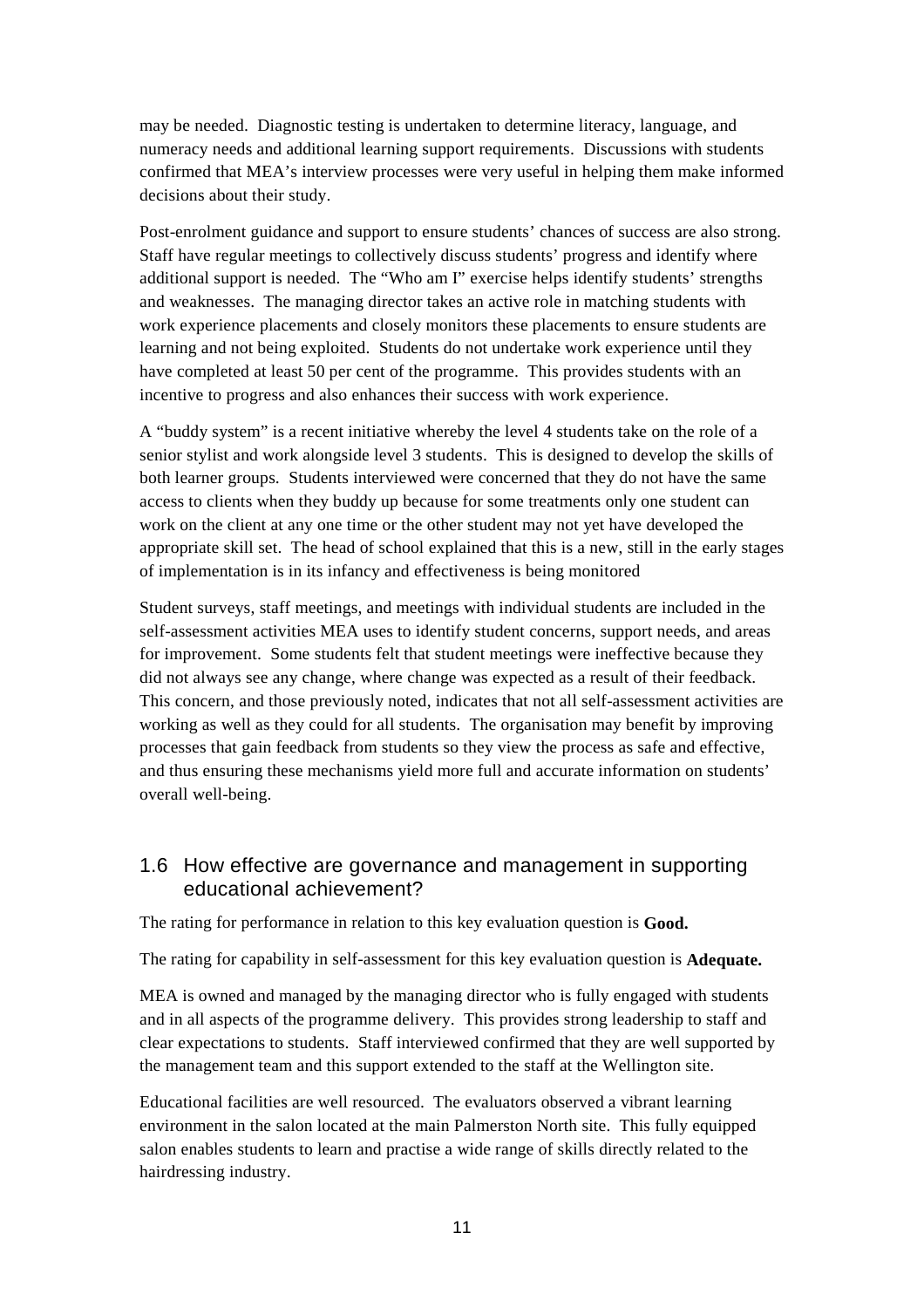MEA also supports educational achievement through the provision of grants to assist selected students to further their study and enhance their success in gaining employment.

MEA's quality management system was significantly redeveloped following the organisation's external audit undertaken in November 2008. The managing director described the revised quality management system as a best practice model for all processes and systems which has become the benchmark for all staff to aspire to. MEA is clearly collecting a significant amount of qualitative and quantitative data, but it is less clear how this data is systematically analysed to draw robust conclusions about educational performance or how well quality processes are working.

Continuing self-assessment at all levels of the organisation will assist MEA's management confirm that improvement strategies implemented have actually achieved the intended outcomes and will also provide for better identification of improvement opportunities.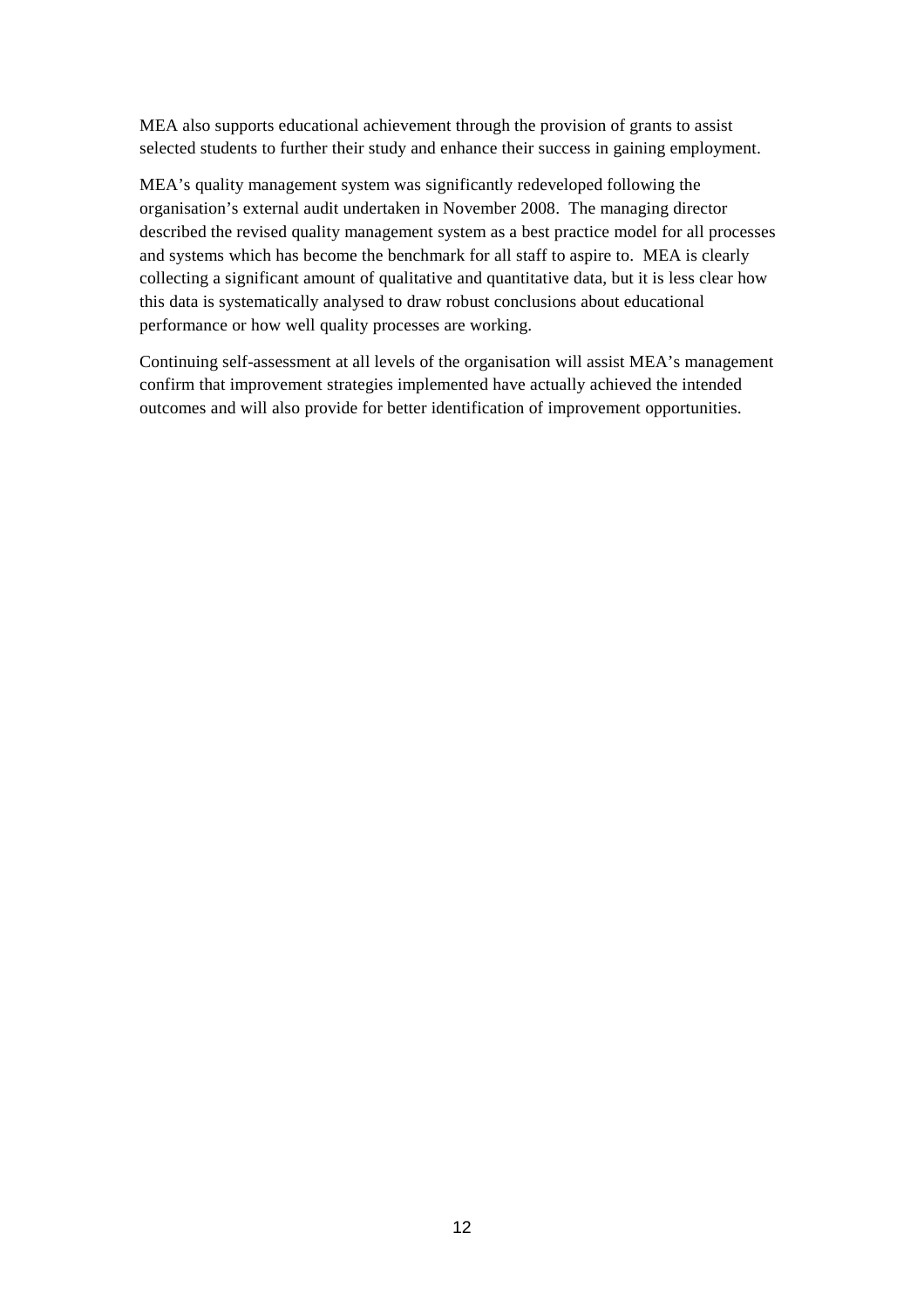### Focus Areas

*This section reports significant findings in each focus area, not already covered in Part 1.* 

#### 2.1 Focus area: Governance, management, and strategy

The rating in this focus area for educational performance is **Good**. The rating for capability in self-assessment for this focus area is **Good.** 

#### 2.2 Focus area: Hairdressing certificates level 3 and level 4

The rating in this focus area for educational performance is **Good.**

The rating for capability in self-assessment for this focus area is **Good.**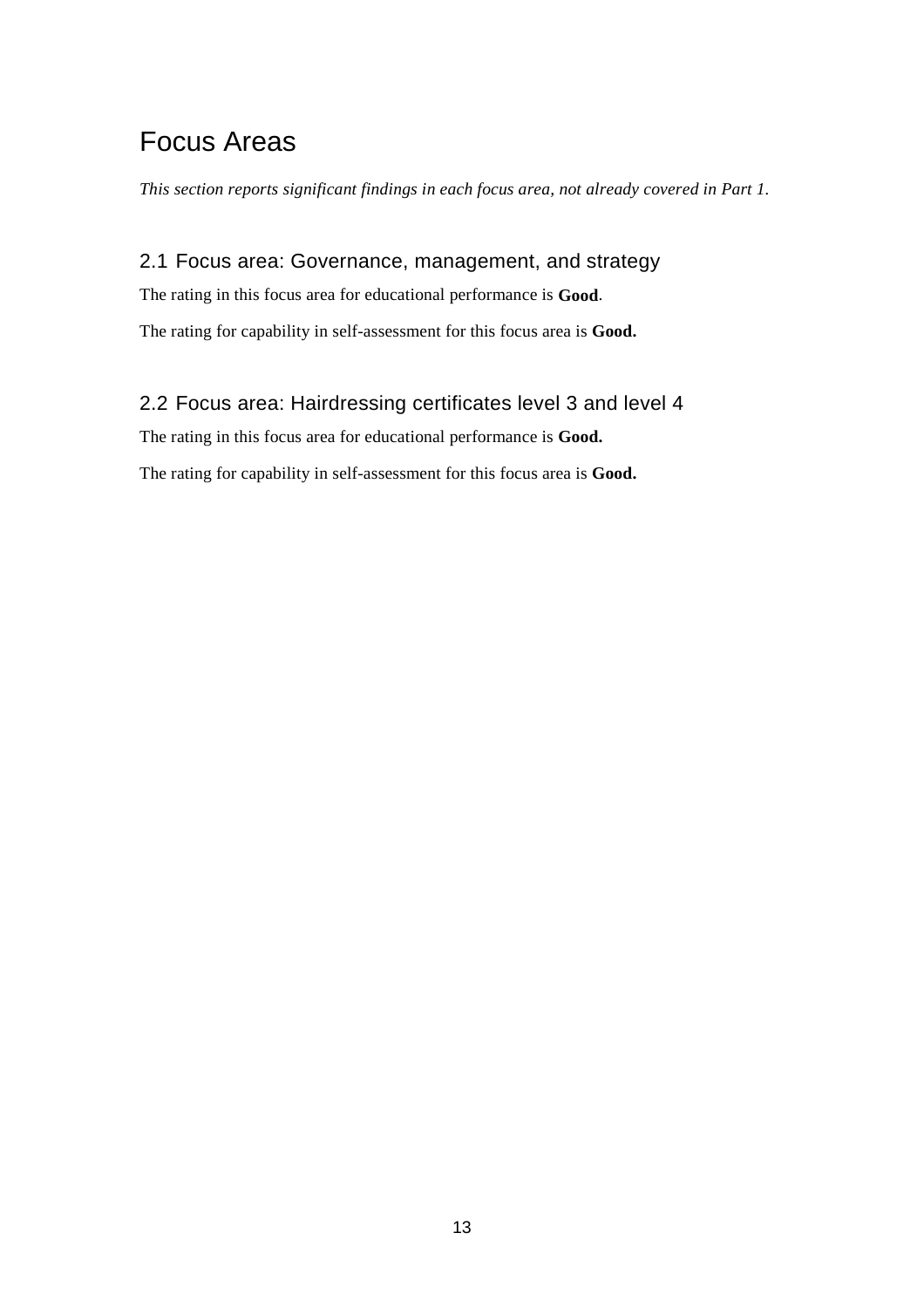## Recommendations

There are no recommendations other than those implied or expressed within this report.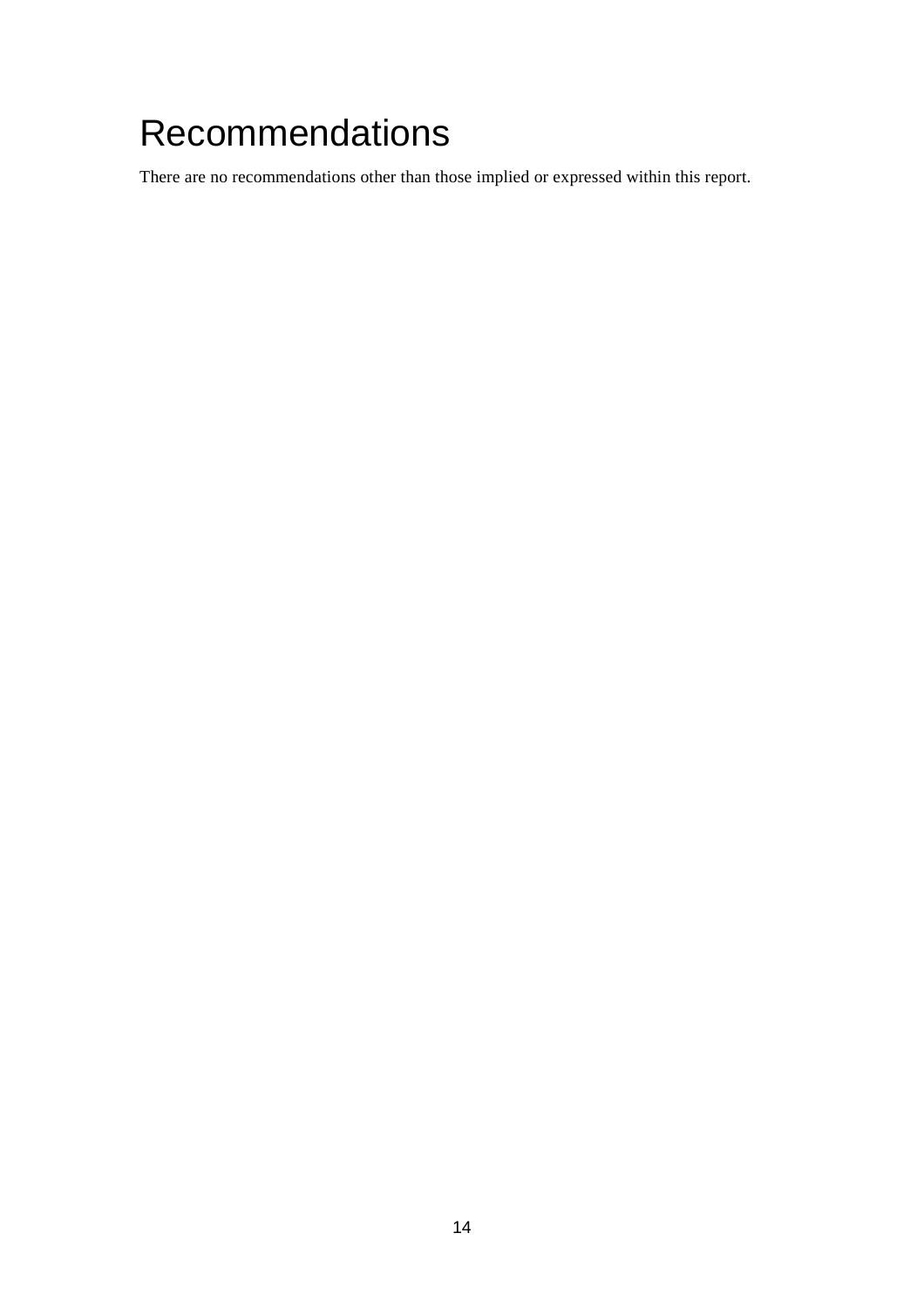## Appendix

### Regulatory basis for external evaluation and review

*Self-assessment and external evaluation and review are requirements of course approval and accreditation (under sections 258 and 259 of the Education Act 1989) for all TEOs that are entitled to apply. The requirements are set through the course approval and accreditation criteria and policies established by NZQA under section 253(1)(d) and (e) of the Act.* 

*In addition, for registered private training establishments, the criteria and policies for their registration require self-assessment and external evaluation and review at an organisational level in addition to the individual courses they own or provide. These criteria and policies are set by NZQA under section 253(1)(ca) of the Act.* 

*NZQA is responsible for ensuring TEOs continue to comply with the policies and criteria after the initial granting of approval and accreditation of courses and/or registration. The Institutes of Technology and Polytechnics Quality (ITP Quality) is responsible, under delegated authority from NZQA, for compliance by the polytechnic sector, and the New Zealand Vice-Chancellors' Committee (NZVCC) has statutory responsibility for compliance by universities.* 

*This report reflects the findings and conclusions of the external evaluation and review process, conducted according to the policies and criteria approved by the NZQA Board.* 

*The report identifies strengths and areas for improvement in terms of the organisation's educational performance and capability in self-assessment.* 

*External evaluation and review reports are one contributing piece of information in determining future funding decisions where the organisation is a funded TEO subject to an investment plan agreed with the Tertiary Education Commission.* 

*External evaluation and review reports are public information and are available from the NZQA website (www.nzqa.govt.nz).* 

*Information relevant to the external evaluation and review process, including the publication Policy and Guidelines for the Conduct of External Evaluation and Review, is available at: http://www.nzqa.govt.nz/for-providers/keydocs/index.html*